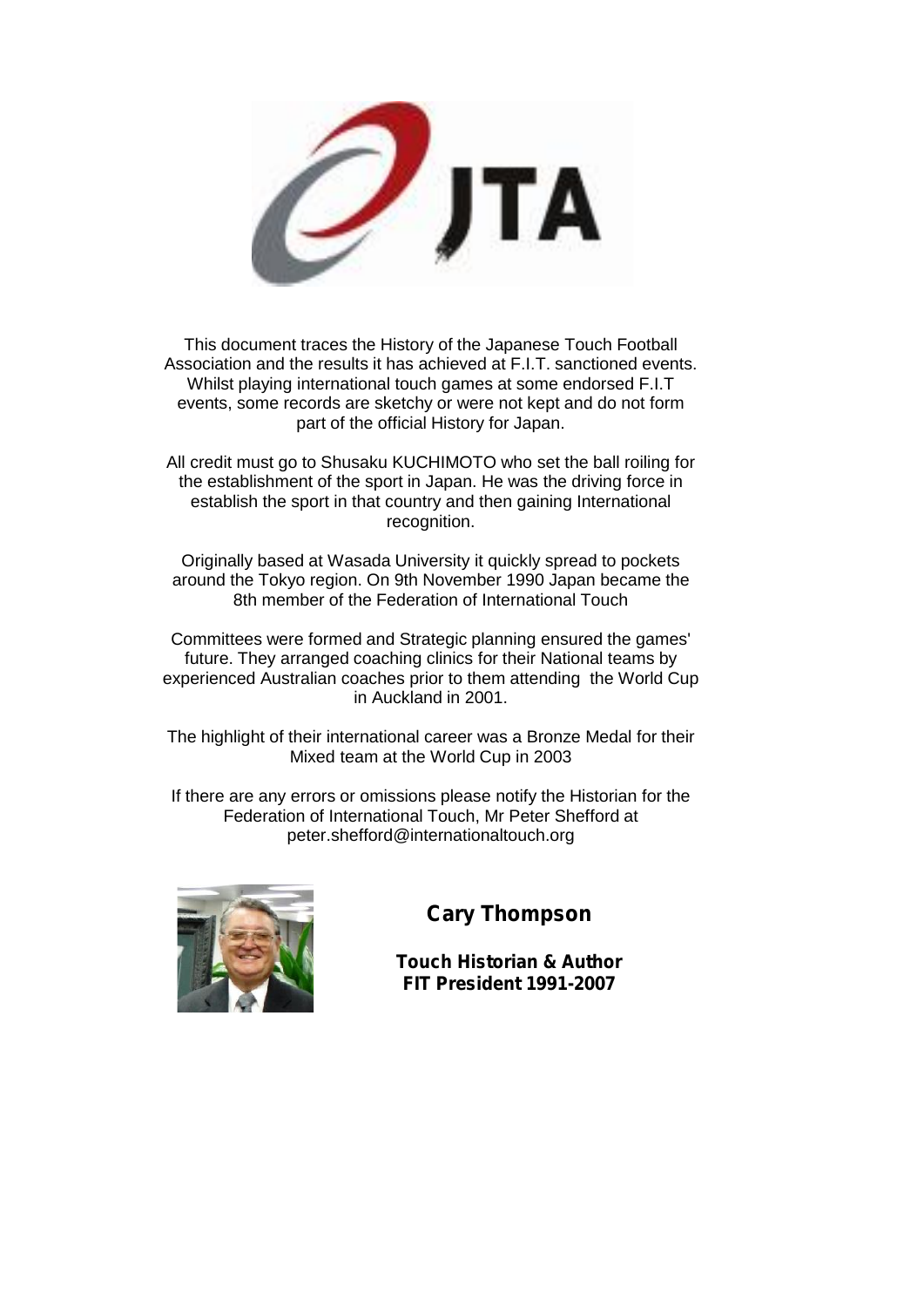#### **MEN OPEN**

| <b>Teams Played</b>      | P              | W              | L                      | D        | F               | A               | <b>BIGGEST WINNING MARGIN</b>                                   |
|--------------------------|----------------|----------------|------------------------|----------|-----------------|-----------------|-----------------------------------------------------------------|
|                          |                |                |                        |          |                 |                 |                                                                 |
| Australia                | $\overline{7}$ |                | $\overline{7}$         |          | 1               | 129             | Wales<br>$14 - 0$<br>20<br>Kumagaya                             |
| Cook Islands             | 4              | $\overline{2}$ | $\overline{2}$         |          | 18              | 40              | 20<br>$13 - 0$<br>Edinburgh<br>Germany                          |
| England                  | 3              | 3              |                        |          | 26              | 13              | 2 <sub>C</sub><br>$11 - 2$<br><b>Coffs Harbour</b><br>Singapore |
| Fiji                     | 4              | $\overline{2}$ | $\overline{2}$         |          | 20              | $\overline{32}$ | 20<br>Scotland<br>$8 - 1$<br>Kumagaya                           |
| France                   | $\overline{2}$ | $\overline{2}$ |                        |          | 16              | 6               | Ireland<br>$7 - 1$<br>Edinburgh<br>20                           |
| Germany                  | 1              | 1              |                        |          | 13              | $\Omega$        | Edinburgh<br>20<br>France<br>$10-5$                             |
| Ireland                  | 1              | 1              |                        |          | $\overline{7}$  | 1               | 20<br><b>Coffs Harbour</b><br>Samoa<br>$6 - 1$                  |
| Lebanon                  | $\overline{2}$ |                | $\overline{c}$         |          | $\overline{7}$  | 18              | 20<br>$10 - 6$<br>England<br>Edinburgh                          |
| New Zealand              | 9              |                | 9                      |          | $\overline{7}$  | 153             | $8-5$<br><b>Coffs Harbour</b><br>20<br>Fiji                     |
| <b>Niue</b>              | 1              |                | 1                      |          | $\mathbf 0$     | 20              | 20<br>Cook Islands<br>$8 - 7$<br>Edinburgh                      |
| Papua New Guinea         | 4              |                | 4                      |          | 11              | 34              | Stellenbosch<br>South Africa<br>$6 - 5$<br>20                   |
| Samoa                    | $\overline{4}$ | 1              | $\overline{3}$         |          | $\overline{7}$  | 44              | 1 <sup>c</sup><br><b>United States</b><br>$5 - 4$<br>Hawaii     |
| Scotland                 | 3              | 3              |                        |          | 24              | 8               |                                                                 |
| Singapore                | 1              |                |                        |          | 11              | $\overline{2}$  |                                                                 |
| South Africa             | 9              | 1              | 8                      |          | $\overline{27}$ | 52              |                                                                 |
| Tokelau                  | $\overline{2}$ |                | $\overline{2}$         |          | $\overline{2}$  | 22              |                                                                 |
| Tonga                    | 1              |                | 1                      |          | 3               | 5               |                                                                 |
| <b>United States</b>     | $\overline{2}$ | 1              | 1                      |          | $\overline{6}$  | $\overline{7}$  |                                                                 |
| Wales                    | $\overline{2}$ | $\overline{2}$ |                        |          | 20              | $\Omega$        |                                                                 |
|                          |                |                |                        |          |                 |                 |                                                                 |
|                          |                |                |                        |          |                 |                 |                                                                 |
| <b>Total</b><br>$\Omega$ | 62             | 20             | 42                     | $\bf{0}$ | 226             | 586             | 16; Hideaki Nara 2011<br><b>Most Touchdown:</b>                 |
| <b>Best Position:</b>    |                |                | 4th - 2003, 2007, 2011 |          |                 |                 | 4; Orimo 2003 / Nara 2011<br>In one game :                      |
| <b>Worst Position:</b>   |                | 12th - 1999    |                        |          |                 |                 | 1.60 Hideaki Nara 2011 (16/10)<br><b>Best Average:</b>          |
| <b>Worst Loss:</b>       |                |                | 0-28; New Zealand 1991 |          |                 |                 | 80 Touchdowns in 2011<br>Highest team score:                    |
| <b>Undefeated For</b>    |                | 5 games, 2011  |                        |          |                 |                 | 6.66 in 2011 (80/12)<br><b>Highest team average:</b>            |

| <b>Teams Played</b>    | P                       | W              |                | D        | F                | A               | <b>BIGGEST WINNING MARGIN</b>                          |                                                      |                       |      |  |  |
|------------------------|-------------------------|----------------|----------------|----------|------------------|-----------------|--------------------------------------------------------|------------------------------------------------------|-----------------------|------|--|--|
|                        |                         |                |                |          |                  |                 |                                                        |                                                      |                       |      |  |  |
| Australia              | 7                       |                | 7              |          | 1                | 129             | Wales                                                  | $14-0$                                               | Kumagaya              | 2003 |  |  |
| Cook Islands           | 4                       | 2              | $\overline{2}$ |          | 18               | 40              | Germany                                                | $13-0$                                               | Edinburgh             | 2011 |  |  |
| England                | 3                       | 3              |                |          | 26               | 13              | Singapore                                              | $11 - 2$                                             | <b>Coffs Harbour</b>  | 2015 |  |  |
| Fiji                   | 4                       | $\overline{2}$ | 2              |          | 20               | 32              | Scotland                                               | $8 - 1$                                              | Kumagaya              | 2003 |  |  |
| France                 | $\overline{2}$          | $\overline{2}$ |                |          | 16               | 6               | Ireland                                                | $7 - 1$                                              | Edinburgh             | 2011 |  |  |
| Germany                | 1                       | 1              |                |          | 13               | 0               | France                                                 | $10-5$                                               | Edinburgh             | 2011 |  |  |
| Ireland                | 1                       | 1              |                |          | 7                |                 | Samoa                                                  | $6 - 1$                                              | <b>Coffs Harbour</b>  | 2015 |  |  |
| Lebanon                | $\overline{2}$          |                | $\overline{2}$ |          | $\overline{7}$   | 18              | England                                                | $10-6$                                               | Edinburgh             | 2011 |  |  |
| New Zealand            | 9                       |                | 9              |          | $\overline{7}$   | 153             | Fiji                                                   | $8-5$                                                | Coffs Harbour         | 2015 |  |  |
| Niue                   | 1                       |                |                |          | 0                | 20              | Cook Islands                                           | $8 - 7$                                              | Edinburgh             | 2011 |  |  |
| Papua New Guinea       | $\overline{\mathbf{4}}$ |                | 4              |          | 11               | $\overline{34}$ | South Africa                                           | $6-5$                                                | Stellenbosch          | 2007 |  |  |
| Samoa                  | 4                       | 1              | 3              |          | $\overline{7}$   | 44              | <b>United States</b>                                   | $5 - 4$                                              | Hawaii                | 1995 |  |  |
| Scotland               | 3                       | 3              |                |          | 24               | 8               |                                                        |                                                      |                       |      |  |  |
| Singapore              | 1                       | 1              |                |          | 11               | $\overline{2}$  |                                                        |                                                      |                       |      |  |  |
| South Africa           | 9                       | 1              | 8              |          | 27               | 52              |                                                        |                                                      |                       |      |  |  |
| Tokelau                | 2                       |                | $\overline{c}$ |          | 2                | 22              |                                                        |                                                      |                       |      |  |  |
| Tonga                  | 1                       |                | 1              |          | 3                | 5               |                                                        |                                                      |                       |      |  |  |
| <b>United States</b>   | $\overline{2}$          | 1              | 1              |          | 6                | $\overline{7}$  |                                                        |                                                      |                       |      |  |  |
| Wales                  | $\overline{2}$          | $\overline{2}$ |                |          | 20               | 0               |                                                        |                                                      |                       |      |  |  |
|                        |                         |                |                |          |                  |                 |                                                        |                                                      |                       |      |  |  |
|                        |                         |                |                |          |                  |                 |                                                        |                                                      |                       |      |  |  |
| Total<br>$\Omega$      | 62                      | 20             | 42             | $\bf{0}$ | $\overline{226}$ | 586             | <b>Most Touchdown:</b>                                 |                                                      | 16; Hideaki Nara 2011 |      |  |  |
| <b>Best Position:</b>  | 4th - 2003, 2007, 2011  |                |                |          |                  |                 | In one game :                                          | 4; Orimo 2003 / Nara 2011                            |                       |      |  |  |
| <b>Worst Position:</b> | 12th - 1999             |                |                |          |                  |                 | 1.60 Hideaki Nara 2011 (16/10)<br><b>Best Average:</b> |                                                      |                       |      |  |  |
| <b>Worst Loss:</b>     | 0-28; New Zealand 1991  |                |                |          |                  |                 | 80 Touchdowns in 2011<br>Highest team score:           |                                                      |                       |      |  |  |
| <b>Undefeated For</b>  | 5 games, 2011           |                |                |          |                  |                 |                                                        | 6.66 in 2011 (80/12)<br><b>Highest team average:</b> |                       |      |  |  |

#### **WOMEN OPEN**

| <b>Teams Played</b>      | P  | W             |                        | D | F   | A   | <b>BIGGEST WINNING MARGIN</b>                         |
|--------------------------|----|---------------|------------------------|---|-----|-----|-------------------------------------------------------|
|                          |    |               |                        |   |     |     |                                                       |
| Australia                | 6  |               | 6                      |   | 4   | 114 | Scotland<br>$11 - 1$<br>Coffs Harbour                 |
| Austria                  | 3  | 3             |                        |   | 28  | 3   | $9 - 1$<br>Edinburgh<br>Germany                       |
| England                  | 3  | 2             | 1                      |   | 12  | 13  | Austria<br>$8-0$<br>Edinburgh                         |
| Germany                  | 1  | 1             |                        |   | 9   | 1   | <b>United States</b><br>Coffs Harbour<br>$10-3$       |
| New Zealand              | 5  |               | 5                      |   | 1   | 83  | $8-5$<br><b>Coffs Harbour</b><br>Papua New Guinea     |
| Papua New Guinea         | 1  | 1             |                        |   | 8   | 5   | $6-3$<br>Scotland<br>Edinburgh                        |
| Scotland                 | 4  | 2             | 2                      |   | 24  | 13  | Coffs Harbour<br>England<br>$5 - 4$                   |
| Singapore                | 5  |               | 4                      | 1 | 5   | 39  |                                                       |
| South Africa             | 4  |               | 4                      |   | 3   | 34  |                                                       |
| <b>United States</b>     | 1  | 1             |                        |   | 10  | 3   |                                                       |
| Wales                    | 1  |               | 1                      |   | 4   | 6   |                                                       |
|                          |    |               |                        |   |     |     |                                                       |
| England 30               |    | 1             |                        |   | 3   | 2   |                                                       |
| Scotland 30              |    | 1             |                        |   | 9   | 2   |                                                       |
|                          |    |               |                        |   |     |     |                                                       |
| <b>Total</b><br>$\Omega$ | 36 | 12            | 23                     | 1 | 120 | 318 | 14; Mizuki Imai 2015<br><b>Most Touchdown:</b>        |
| <b>Best Position:</b>    |    |               | 5th - 2003 2015        |   |     |     | 5; Mizuki Imai 2015<br>In one game:                   |
| <b>Worst Position:</b>   |    |               | 8th - 2007, 2011       |   |     |     | 1.40; Mizuki Imai 2016 (14/10<br><b>Best Average:</b> |
| <b>Worst Loss:</b>       |    |               | 0-26; New Zealand 2003 |   |     |     | 59 Touchdowns in 2011<br>Highest team score:          |
| <b>Undefeated For</b>    |    | 4 games, 2011 |                        |   |     |     | 5.90 in 2011 (59/10)<br><b>Highest team average:</b>  |

| <b>Teams Played</b>    | P                      | W               |    | D | F   | A              | <b>BIGGEST WINNING MARGIN</b> |          |                                |      |  |
|------------------------|------------------------|-----------------|----|---|-----|----------------|-------------------------------|----------|--------------------------------|------|--|
|                        |                        |                 |    |   |     |                |                               |          |                                |      |  |
| Australia              | 6                      |                 | 6  |   | 4   | 114            | Scotland                      | $11 - 1$ | Coffs Harbour                  | 2015 |  |
| Austria                | 3                      | 3               |    |   | 28  | 3              | Germany                       | $9 - 1$  | Edinburgh                      | 2011 |  |
| England                | 3                      | 2               | 1  |   | 12  | 13             | Austria                       | 8-0      | Edinburgh                      | 2011 |  |
| Germany                | 1                      | 1               |    |   | 9   | 1              | <b>United States</b>          | $10-3$   | Coffs Harbour                  | 2015 |  |
| New Zealand            | 5                      |                 | 5  |   | 1   | 83             | Papua New Guinea              | $8-5$    | Coffs Harbour                  | 2015 |  |
| Papua New Guinea       | 1                      |                 |    |   | 8   | 5              | Scotland                      | $6 - 3$  | Edinburgh                      | 2011 |  |
| Scotland               | 4                      | $\overline{2}$  | 2  |   | 24  | 13             | England                       | 5-4      | Coffs Harbour                  | 2015 |  |
| Singapore              | 5                      |                 | 4  |   | 5   | 39             |                               |          |                                |      |  |
| South Africa           | 4                      |                 | 4  |   | 3   | 34             |                               |          |                                |      |  |
| <b>United States</b>   | 1                      | 1               |    |   | 10  | 3              |                               |          |                                |      |  |
| Wales                  | 1                      |                 | 1  |   | 4   | 6              |                               |          |                                |      |  |
|                        |                        |                 |    |   |     |                |                               |          |                                |      |  |
| England 30             |                        |                 |    |   | 3   | 2              |                               |          |                                |      |  |
| Scotland 30            |                        |                 |    |   | 9   | $\overline{2}$ |                               |          |                                |      |  |
|                        |                        |                 |    |   |     |                |                               |          |                                |      |  |
| Total<br>$\Omega$      | 36                     | 12              | 23 |   | 120 | 318            | <b>Most Touchdown:</b>        |          | 14; Mizuki Imai 2015           |      |  |
| <b>Best Position:</b>  |                        | 5th - 2003 2015 |    |   |     |                | In one game:                  |          | 5; Mizuki Imai 2015            |      |  |
| <b>Worst Position:</b> | 8th - 2007, 2011       |                 |    |   |     |                | <b>Best Average:</b>          |          | 1.40; Mizuki Imai 2016 (14/10) |      |  |
| <b>Worst Loss:</b>     | 0-26; New Zealand 2003 |                 |    |   |     |                | Highest team score:           |          | 59 Touchdowns in 2011          |      |  |
| <b>Undefeated For</b>  | 4 games, 2011          |                 |    |   |     |                | <b>Highest team average:</b>  |          | 5.90 in 2011 (59/10)           |      |  |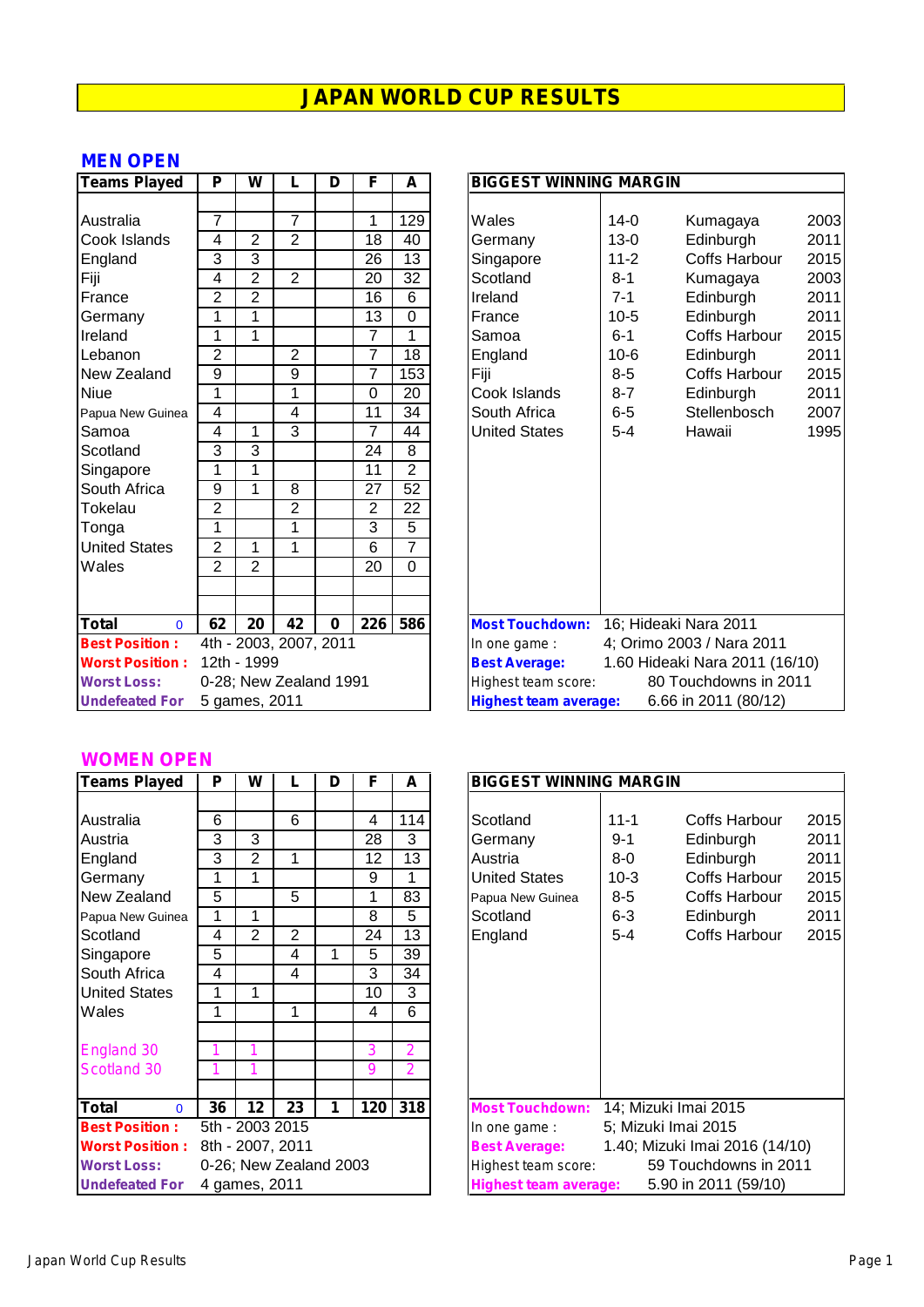#### **MIXED OPEN**

| <b>Teams Played</b>         | P              | W              |                        | D | F   | A              | <b>BIGGEST WINNING MARGIN</b>                                |
|-----------------------------|----------------|----------------|------------------------|---|-----|----------------|--------------------------------------------------------------|
|                             |                |                |                        |   |     |                |                                                              |
| Amerika Samoa               | 1              | 1              |                        |   | 5   | 3              | $13 - 1$<br>Coffs Harbour<br>Italy<br>2                      |
| Australia                   | 5              |                | 5                      |   | 6   | 71             | $10-1$<br>Wales<br>Sydney                                    |
| Cook Islands                | 1              |                | 1                      |   | 1   | $\overline{5}$ | Coffs Harbour<br>2<br>$9 - 1$<br><b>United Arab Emirates</b> |
| England                     | 1              |                | 1                      |   | 3   | $\overline{4}$ | $7 - 1$<br>Sydney / Kumagaya<br>Singapore                    |
| France                      | $\overline{2}$ | 1              | 1                      |   | 10  | 9              | 2<br>$9-5$<br>Thailand<br>Kumagaya                           |
| Italy                       | 1              | 1              |                        |   | 13  | 1              | $7 - 3$<br>Sydney<br>Papua New Guinea                        |
| New Zealand                 | 4              |                | 4                      |   | 8   | 60             | 2<br>South Africa<br>$6 - 2$<br>Kumagaya                     |
| <b>Niue</b>                 | 1              |                | 1                      |   | 1   | 5              | 2<br><b>United States</b><br>$6-4$<br>Kumagaya               |
| Papua New Guinea            | $\overline{2}$ | 1              | 1                      |   | 9   | 8              | Amerika Samoa<br>$5 - 3$<br>Hawaii<br>1                      |
| Samoa                       | 3              |                | 3                      |   | 9   | 25             | $5-3$<br>2<br>Coffs Harbour<br>France                        |
| Scotland                    | 1              |                | 1                      |   | 0   | 6              |                                                              |
| Singapore                   | $\overline{2}$ | $\overline{2}$ |                        |   | 14  | $\overline{2}$ |                                                              |
| South Africa                | 3              | 1              | $\overline{2}$         |   | 12  | 13             |                                                              |
| Thailand                    | 1              | 1              |                        |   | 9   | 5              |                                                              |
| Tonga                       | 2              |                | 1                      | 1 | 8   | 12             |                                                              |
| <b>United Arab Emirates</b> | 1              | 1              |                        |   | 9   | 1              |                                                              |
| <b>United States</b>        | $\overline{1}$ | 1              |                        |   | 6   | $\overline{4}$ |                                                              |
| Wales                       | 1              | 1              |                        |   | 10  | 1              |                                                              |
|                             |                |                |                        |   |     |                |                                                              |
| <b>Total</b><br>$\Omega$    | 33             | 11             | 21                     | 1 | 133 | 235            | 13; Daiki Nakanowatari 2015<br><b>Most Touchdown:</b>        |
| <b>Best Position:</b>       |                | 3rd - 2003     |                        |   |     |                | 5; Daiki Nakanowatari 2015<br>In one game :                  |
| <b>Worst Position:</b>      |                | 10th - 1999    |                        |   |     |                | <b>Best Average:</b><br>1.18 Nakanowatari 2015 (13/1         |
| <b>Worst Loss:</b>          |                |                | 1-20; New Zealand 1999 |   |     |                | 50 Touchdowns in 2015<br>Highest team score:                 |
| <b>Undefeated For</b>       |                | 3 games; 1999  |                        |   |     |                | <b>Highest team average:</b><br>4.86 in 1999 (34/7)          |

| <b>Teams Played</b>         | P                      | W              |                | D | F                | A              | <b>BIGGEST WINNING MARGIN</b>                          |          |                             |       |  |  |  |
|-----------------------------|------------------------|----------------|----------------|---|------------------|----------------|--------------------------------------------------------|----------|-----------------------------|-------|--|--|--|
|                             |                        |                |                |   |                  |                |                                                        |          |                             |       |  |  |  |
| Amerika Samoa               | 1                      | 1              |                |   | 5                | 3              | Italy                                                  | $13 - 1$ | Coffs Harbour               | 2015  |  |  |  |
| Australia                   | 5                      |                | 5              |   | 6                | 71             | Wales                                                  | $10-1$   | Sydney                      | 1999  |  |  |  |
| Cook Islands                | 1                      |                | 1              |   | 1                | 5              | <b>United Arab Emirates</b>                            | $9 - 1$  | Coffs Harbour               | 2015  |  |  |  |
| England                     | 1                      |                | 1              |   | 3                | 4              | Singapore                                              | $7 - 1$  | Sydney / Kumagaya           | 99/03 |  |  |  |
| France                      | 2                      | 1              | 1              |   | 10               | 9              | Thailand                                               | $9-5$    | Kumagaya                    | 2003  |  |  |  |
| Italy                       | 1                      | 1              |                |   | 13               | 1              | Papua New Guinea                                       | $7 - 3$  | Sydney                      | 1999  |  |  |  |
| New Zealand                 | 4                      |                | 4              |   | 8                | 60             | South Africa                                           | $6 - 2$  | Kumagaya                    | 2003  |  |  |  |
| Niue                        | 1                      |                | 1              |   | 1                | 5              | <b>United States</b>                                   | $6-4$    | Kumagaya                    | 2003  |  |  |  |
| Papua New Guinea            | $\overline{2}$         |                | 1              |   | 9                | 8              | Amerika Samoa                                          | $5-3$    | Hawaii                      | 1991  |  |  |  |
| Samoa                       | 3                      |                | 3              |   | 9                | 25             | France                                                 | $5-3$    | Coffs Harbour               | 2015  |  |  |  |
| Scotland                    | 1                      |                | 1              |   | 0                | 6              |                                                        |          |                             |       |  |  |  |
| Singapore                   | $\overline{2}$         | $\overline{2}$ |                |   | 14               | $\overline{2}$ |                                                        |          |                             |       |  |  |  |
| South Africa                | 3                      | 1              | $\overline{2}$ |   | 12               | 13             |                                                        |          |                             |       |  |  |  |
| Thailand                    | 1                      | 1              |                |   | 9                | 5              |                                                        |          |                             |       |  |  |  |
| Tonga                       | 2                      |                | 1              | 1 | 8                | 12             |                                                        |          |                             |       |  |  |  |
| <b>United Arab Emirates</b> | 1                      | 1              |                |   | 9                | 1              |                                                        |          |                             |       |  |  |  |
| <b>United States</b>        | 1                      |                |                |   | 6                | 4              |                                                        |          |                             |       |  |  |  |
| Wales                       | 1                      |                |                |   | 10               | 1              |                                                        |          |                             |       |  |  |  |
|                             |                        |                |                |   |                  |                |                                                        |          |                             |       |  |  |  |
| Total<br>$\Omega$           | 33                     | 11             | 21             | 1 | $\overline{133}$ | 235            | <b>Most Touchdown:</b>                                 |          | 13; Daiki Nakanowatari 2015 |       |  |  |  |
| <b>Best Position:</b>       |                        | 3rd - 2003     |                |   |                  |                | 5; Daiki Nakanowatari 2015<br>In one game :            |          |                             |       |  |  |  |
| <b>Worst Position:</b>      | 10th - 1999            |                |                |   |                  |                | 1.18 Nakanowatari 2015 (13/11)<br><b>Best Average:</b> |          |                             |       |  |  |  |
| <b>Worst Loss:</b>          | 1-20; New Zealand 1999 |                |                |   |                  |                | 50 Touchdowns in 2015<br>Highest team score:           |          |                             |       |  |  |  |
| <b>Undefeated For</b>       | 3 games; 1999          |                |                |   |                  |                | <b>Highest team average:</b>                           |          | 4.86 in 1999 (34/7)         |       |  |  |  |

#### **MENS OVER 30 YEARS**

| <b>Teams Played</b>           | P              | W              | L                      | D              | F                | A               | <b>BIGGEST WINNING MARGIN</b>                     |
|-------------------------------|----------------|----------------|------------------------|----------------|------------------|-----------------|---------------------------------------------------|
|                               |                |                |                        |                |                  |                 |                                                   |
| Australia                     | 6              |                | 6                      |                | $\overline{2}$   | 92              | $13 - 0$<br>Luxembourg<br>Edinburgh               |
| Cook Islands                  | $\overline{2}$ |                | $\overline{2}$         |                | 5                | 11              | Wales<br>$9 - 1$<br>Edinburgh                     |
| England                       | 3              | $\overline{2}$ | 1                      |                | 14               | 17              | Stellenboso<br>$8 - 2$<br>Switzerland             |
| Fiji                          | 3              |                | $\overline{2}$         | 1              | 9                | 22              | $7 - 3$<br>Edinburgh<br>Germany                   |
| France                        | 1              |                | 1                      |                | 6                | 8               | <b>PNG</b><br>Coffs Harb<br>$8-6$                 |
| Germany                       | 1              | 1              |                        |                | $\overline{7}$   | 3               | Scotland<br>$8 - 7$<br>Edinburgh                  |
| Luxembourg                    | 1              | 1              |                        |                | 13               | $\Omega$        | Edinburgh/<br>England<br>$6-5$                    |
| New Zealand                   | 4              |                | 4                      |                | 0                | 69              | <b>United States</b><br>Coffs Harb<br>$4 - 3$     |
| Niue                          | 1              |                | 1                      |                | 1                | 4               |                                                   |
| <b>PNG</b>                    | 3              | 2              | 1                      |                | 16               | $\overline{17}$ |                                                   |
| Samoa                         | 4              |                | 4                      |                | 4                | 33              |                                                   |
| Scotland                      | 1              | 1              |                        |                | 9                | $\overline{7}$  |                                                   |
| South Africa                  | $\overline{5}$ |                | $\overline{5}$         |                | 14               | 49              |                                                   |
| Switzerland                   | 1              | 1              |                        |                | 8                | $\overline{2}$  |                                                   |
| Tokelau                       | 1              |                | 1                      |                | $\overline{2}$   | 13              |                                                   |
| <b>United States</b>          | 6              | 1              | 4                      | 1              | 14               | 27              |                                                   |
| Wales                         | $\overline{2}$ | $\overline{2}$ |                        |                | 15               | 3               |                                                   |
|                               |                |                |                        |                |                  |                 |                                                   |
| <b>Totals</b><br>$\mathbf{0}$ | 45             | 11             | 32                     | $\overline{2}$ | $\overline{139}$ | 377             | 10; Weesang Daniel Pa<br><b>Most Touchdown:</b>   |
| <b>Best Position:</b>         |                | 5th - 2003     |                        |                |                  |                 | 3; by six scorers variou<br>In one game:          |
| <b>Worst Position:</b>        |                | 9th - 1999     |                        |                |                  |                 | 1.00 Weesang Paaka 201<br><b>Best Average:</b>    |
| <b>Worst Loss:</b>            |                |                | 0-22; New Zealand 1999 |                |                  |                 | 66 Touchdowns<br>Highest team score:              |
| <b>Undefeated For</b>         |                | 3 games, 2011  |                        |                |                  |                 | 6.60 in 2011 (66/<br><b>Highest team average:</b> |

| <b>Teams Played</b>       | P                      | W              |                 | D            | F              | A                | <b>BIGGEST WINNING MARGIN</b> |                                 |                                 |       |  |  |
|---------------------------|------------------------|----------------|-----------------|--------------|----------------|------------------|-------------------------------|---------------------------------|---------------------------------|-------|--|--|
|                           |                        |                |                 |              |                |                  |                               |                                 |                                 |       |  |  |
| Australia                 | 6                      |                | 6               |              | 2              | 92               | Luxembourg                    | $13 - 0$                        | Edinburgh                       | 2011  |  |  |
| Cook Islands              | 2                      |                | $\overline{2}$  |              | 5              | 11               | Wales                         | 9-1                             | Edinburgh                       | 2011  |  |  |
| England                   | 3                      | $\overline{2}$ | 1               |              | 14             | 17               | Switzerland                   | $8 - 2$                         | Stellenbosch                    | 2007  |  |  |
| Fiji                      | 3                      |                | $\overline{2}$  |              | 9              | 22               | Germany                       | $7 - 3$                         | Edinburgh                       | 2011  |  |  |
| France                    | 1                      |                | 1               |              | 6              | 8                | <b>PNG</b>                    | $8-6$                           | Coffs Harbour                   | 2015  |  |  |
| Germany                   | 1                      |                |                 |              | 7              | 3                | Scotland                      | $8 - 7$                         | Edinburgh                       | 2011  |  |  |
| Luxembourg                | 1                      | 1              |                 |              | 13             | $\Omega$         | England                       | $6-5$                           | Edinburgh/Coffs                 | 11/15 |  |  |
| New Zealand               | 4                      |                | 4               |              | 0              | 69               | <b>United States</b>          | $4 - 3$                         | <b>Coffs Harbour</b>            | 2015  |  |  |
| Niue                      | 1                      |                | 1               |              | 1              | 4                |                               |                                 |                                 |       |  |  |
| <b>PNG</b>                | 3                      | $\overline{2}$ | 1               |              | 16             | 17               |                               |                                 |                                 |       |  |  |
| Samoa                     | 4                      |                | 4               |              | 4              | 33               |                               |                                 |                                 |       |  |  |
| Scotland                  | 1                      | 1              |                 |              | 9              | $\overline{7}$   |                               |                                 |                                 |       |  |  |
| South Africa              | 5                      |                | 5               |              | 14             | 49               |                               |                                 |                                 |       |  |  |
| Switzerland               | 1                      | 1              |                 |              | 8              | $\overline{2}$   |                               |                                 |                                 |       |  |  |
| Tokelau                   | 1                      |                | 1               |              | $\overline{2}$ | 13               |                               |                                 |                                 |       |  |  |
| <b>United States</b>      | 6                      | 1              | 4               |              | 14             | 27               |                               |                                 |                                 |       |  |  |
| Wales                     | $\overline{2}$         | 2              |                 |              | 15             | 3                |                               |                                 |                                 |       |  |  |
|                           |                        |                |                 |              |                |                  |                               |                                 |                                 |       |  |  |
| <b>Totals</b><br>$\Omega$ | 45                     | 11             | 32 <sub>2</sub> | $\mathbf{2}$ | 139            | $\overline{377}$ | <b>Most Touchdown:</b>        |                                 | 10; Weesang Daniel Paaka 2011   |       |  |  |
| <b>Best Position:</b>     |                        | 5th - 2003     |                 |              |                |                  | In one game :                 |                                 | 3; by six scorers various years |       |  |  |
| <b>Worst Position:</b>    | 9th - 1999             |                |                 |              |                |                  | <b>Best Average:</b>          | 1.00 Weesang Paaka 2011 (10/10) |                                 |       |  |  |
| <b>Worst Loss:</b>        | 0-22; New Zealand 1999 |                |                 |              |                |                  | Highest team score:           | 66 Touchdowns in 2011           |                                 |       |  |  |
| <b>Undefeated For</b>     | 3 games, 2011          |                |                 |              |                |                  | <b>Highest team average:</b>  |                                 | 6.60 in 2011 (66/10)            |       |  |  |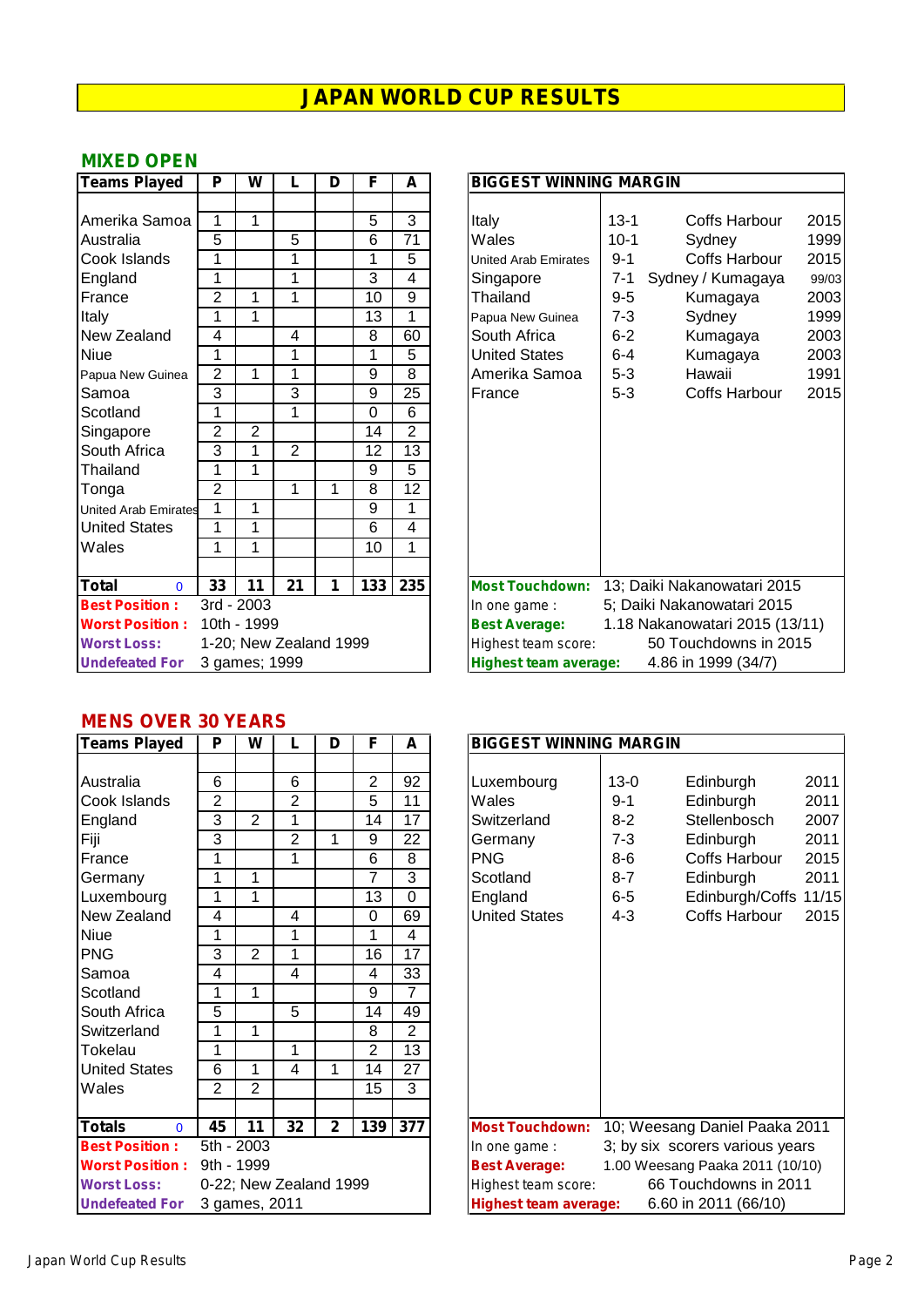#### **MIXED OVER 30 YEARS**

| <b>Teams Played</b>                        | P              | W          |                        | D | F  | A  | <b>BIGGEST WINNING MARGIN</b>                       |
|--------------------------------------------|----------------|------------|------------------------|---|----|----|-----------------------------------------------------|
|                                            |                |            |                        |   |    |    |                                                     |
| Australia                                  | 2              |            | 2                      |   | 0  | 28 |                                                     |
| <b>Cook Islands</b>                        | $\overline{2}$ |            | 2                      |   |    | 10 |                                                     |
| New Zealand                                | 2              |            | 2                      |   |    | 32 |                                                     |
| <b>Samoa</b>                               | 2              |            | 2                      |   | 2  | 17 |                                                     |
|                                            |                |            |                        |   |    |    |                                                     |
|                                            |                |            |                        |   |    |    |                                                     |
|                                            |                |            |                        |   |    |    |                                                     |
|                                            |                |            |                        |   |    |    |                                                     |
| <b>Total</b><br>$\Omega$                   | 8              | O          | 8                      | O | 10 | 87 | Most Touchdown: 3; Ju Sato 1999                     |
| <b>Best Position:</b>                      |                | 5th - 1999 |                        |   |    |    | 2; Tastuo Fukumoto 1999<br>In one game :            |
| <b>Worst Position:</b>                     |                | 5th - 1999 |                        |   |    |    | 0.37 Ju Sato 1999 (3/8)<br><b>Best Average:</b>     |
| <b>Worst Loss:</b>                         |                |            | 1-23; New Zealand 1999 |   |    |    | 10 Touchdowns in 199<br>Highest team score:         |
| <b>Winning streak:</b> No win yet recorded |                |            |                        |   |    |    | 1.25 in 1999 (10/8)<br><b>Highest team average:</b> |

| <b>Teams Played</b>                 | P          | W        |                        | D | F  | A  | <b>BIGGEST WINNING MARGIN</b>                       |
|-------------------------------------|------------|----------|------------------------|---|----|----|-----------------------------------------------------|
|                                     |            |          |                        |   |    |    |                                                     |
| Australia                           | 2          |          | 2                      |   | 0  | 28 |                                                     |
| Cook Islands                        | 2          |          | 2                      |   |    | 10 |                                                     |
| New Zealand                         | 2          |          | 2                      |   |    | 32 |                                                     |
| Samoa                               | 2          |          | 2                      |   | 2  | 17 |                                                     |
|                                     |            |          |                        |   |    |    |                                                     |
|                                     |            |          |                        |   |    |    |                                                     |
|                                     |            |          |                        |   |    |    |                                                     |
|                                     |            |          |                        |   |    |    |                                                     |
| <b>Total</b><br>$\Omega$            | 8          | $\bf{0}$ | 8                      | 0 | 10 | 87 | Most Touchdown: 3: Ju Sato 1999                     |
| <b>Best Position:</b>               | 5th - 1999 |          |                        |   |    |    | 2; Tastuo Fukumoto 1999<br>In one game :            |
| <b>Worst Position:</b>              | 5th - 1999 |          |                        |   |    |    | 0.37 Ju Sato 1999 (3/8)<br><b>Best Average:</b>     |
| <b>Worst Loss:</b>                  |            |          | 1-23; New Zealand 1999 |   |    |    | 10 Touchdowns in 1999<br>Highest team score:        |
| Winning streak: No win yet recorded |            |          |                        |   |    |    | 1.25 in 1999 (10/8)<br><b>Highest team average:</b> |

### **MEN OVER 35 YEARS**

| <b>Teams Played</b>       | P              | W              |                      | D | F              | A   | <b>BIGGEST WINNING MARGIN</b>                                |
|---------------------------|----------------|----------------|----------------------|---|----------------|-----|--------------------------------------------------------------|
|                           |                |                |                      |   |                |     |                                                              |
| Australia                 | 5              |                | 5                    |   | $\overline{2}$ | 91  | $\overline{2}$<br>Ireland<br>$10 - 4$<br>Edinburgh           |
| Cook Islands              | 2              |                | $\overline{2}$       |   | 6              | 12  | $\overline{c}$<br>Edinburgh<br>Scotland<br>7-3               |
| Fiji                      | $\overline{2}$ | $\overline{2}$ |                      |   | 8              | 6   | $\overline{2}$<br>Edinburgh<br>Switzerland<br>7-4            |
| France                    | 2              |                | 2                    |   | 5              | 13  | $\overline{2}$<br><b>United States</b><br>$8-6$<br>Edinburgh |
| Ireland                   | 1              | 1              |                      |   | 10             | 4   | Coffs Harbour<br>$\overline{2}$<br>Fiji<br>$5 - 4$           |
| New Zealand               | 6              |                | 6                    |   | 8              | 110 |                                                              |
| <b>PNG</b>                | 4              |                | $\overline{2}$       | 2 | 22             | 24  |                                                              |
| Samoa                     | $\overline{2}$ |                | $\overline{2}$       |   | 6              | 19  |                                                              |
| Scotland                  | 1              | 1              |                      |   | 7              | 3   |                                                              |
| Singapore                 | 3              |                | 3                    |   | 7              | 30  |                                                              |
| Spain                     | 1              |                |                      | 1 | 6              | 6   |                                                              |
| Switzerland               | 2              | 2              |                      |   | 12             | 8   |                                                              |
| <b>United States</b>      | $\overline{2}$ | 1              | 1                    |   | 12             | 12  |                                                              |
|                           |                |                |                      |   |                |     |                                                              |
|                           |                |                |                      |   |                |     |                                                              |
| <b>Totals</b><br>$\Omega$ | 33             | 7              | 23                   | 3 | 111            | 338 | 9; Takuma Miki 2011<br><b>Most Touchdown:</b>                |
| <b>Best Position:</b>     | 4th - 2003     |                |                      |   |                |     | 3; Tsuji 2011 / Kawai 2015<br>In one game :                  |
| <b>Worst Position:</b>    | 6th - 2011     |                |                      |   |                |     | 1.125 Takuma Miki 2011 (9/8)<br><b>Best Average:</b>         |
| <b>Worst Loss:</b>        |                |                | 0-25; Australia 1991 |   |                |     | 52 Touchdowns in 2011<br>Highest team score:                 |
| <b>Undefeated For</b>     |                | 4 games 2011   |                      |   |                |     | 6.50 in 2011 (52/8)<br><b>Highest team average:</b>          |

| Teams Played              | P                    | W |                | D              | F   | A   | <b>BIGGEST WINNING MARGIN</b>                        |                       |  |  |  |  |
|---------------------------|----------------------|---|----------------|----------------|-----|-----|------------------------------------------------------|-----------------------|--|--|--|--|
|                           |                      |   |                |                |     |     |                                                      |                       |  |  |  |  |
| Australia                 | 5                    |   | 5              |                | 2   | 91  | Ireland<br>$10 - 4$<br>Edinburgh                     | 2011                  |  |  |  |  |
| Cook Islands              | $\overline{2}$       |   | $\overline{2}$ |                | 6   | 12  | $7 - 3$<br>Scotland<br>Edinburgh                     | 2011                  |  |  |  |  |
| Fiji                      | 2                    | 2 |                |                | 8   | 6   | Edinburgh<br>Switzerland<br>7-4                      | 2011                  |  |  |  |  |
| France                    | 2                    |   | 2              |                | 5   | 13  | <b>United States</b><br>$8-6$<br>Edinburgh           | 2011                  |  |  |  |  |
| Ireland                   | 1                    |   |                |                | 10  | 4   | Fiji<br>Coffs Harbour<br>$5 - 4$                     | 2015                  |  |  |  |  |
| New Zealand               | 6                    |   | 6              |                | 8   | 110 |                                                      |                       |  |  |  |  |
| PNG.                      | 4                    |   | 2              | $\overline{2}$ | 22  | 24  |                                                      |                       |  |  |  |  |
| Samoa                     | 2                    |   | $\overline{2}$ |                | 6   | 19  |                                                      |                       |  |  |  |  |
| Scotland                  | 1                    |   |                |                | 7   | 3   |                                                      |                       |  |  |  |  |
| Singapore                 | 3                    |   | 3              |                | 7   | 30  |                                                      |                       |  |  |  |  |
| Spain                     | 1                    |   |                | 1              | 6   | 6   |                                                      |                       |  |  |  |  |
| Switzerland               | 2                    | 2 |                |                | 12  | 8   |                                                      |                       |  |  |  |  |
| <b>United States</b>      | 2                    |   | 1              |                | 12  | 12  |                                                      |                       |  |  |  |  |
|                           |                      |   |                |                |     |     |                                                      |                       |  |  |  |  |
|                           |                      |   |                |                |     |     |                                                      |                       |  |  |  |  |
| <b>Totals</b><br>$\Omega$ | 33                   | 7 | 23             | 3              | 111 | 338 | 9; Takuma Miki 2011<br><b>Most Touchdown:</b>        |                       |  |  |  |  |
| <b>Best Position:</b>     | 4th - 2003           |   |                |                |     |     | 3; Tsuji 2011 / Kawai 2015<br>In one game :          |                       |  |  |  |  |
| <b>Worst Position:</b>    | 6th - 2011           |   |                |                |     |     | 1.125 Takuma Miki 2011 (9/8)<br><b>Best Average:</b> |                       |  |  |  |  |
| <b>Worst Loss:</b>        | 0-25; Australia 1991 |   |                |                |     |     | Highest team score:                                  | 52 Touchdowns in 2011 |  |  |  |  |
| <b>Undefeated For</b>     | 4 games 2011         |   |                |                |     |     | 6.50 in 2011 (52/8)<br><b>Highest team average:</b>  |                       |  |  |  |  |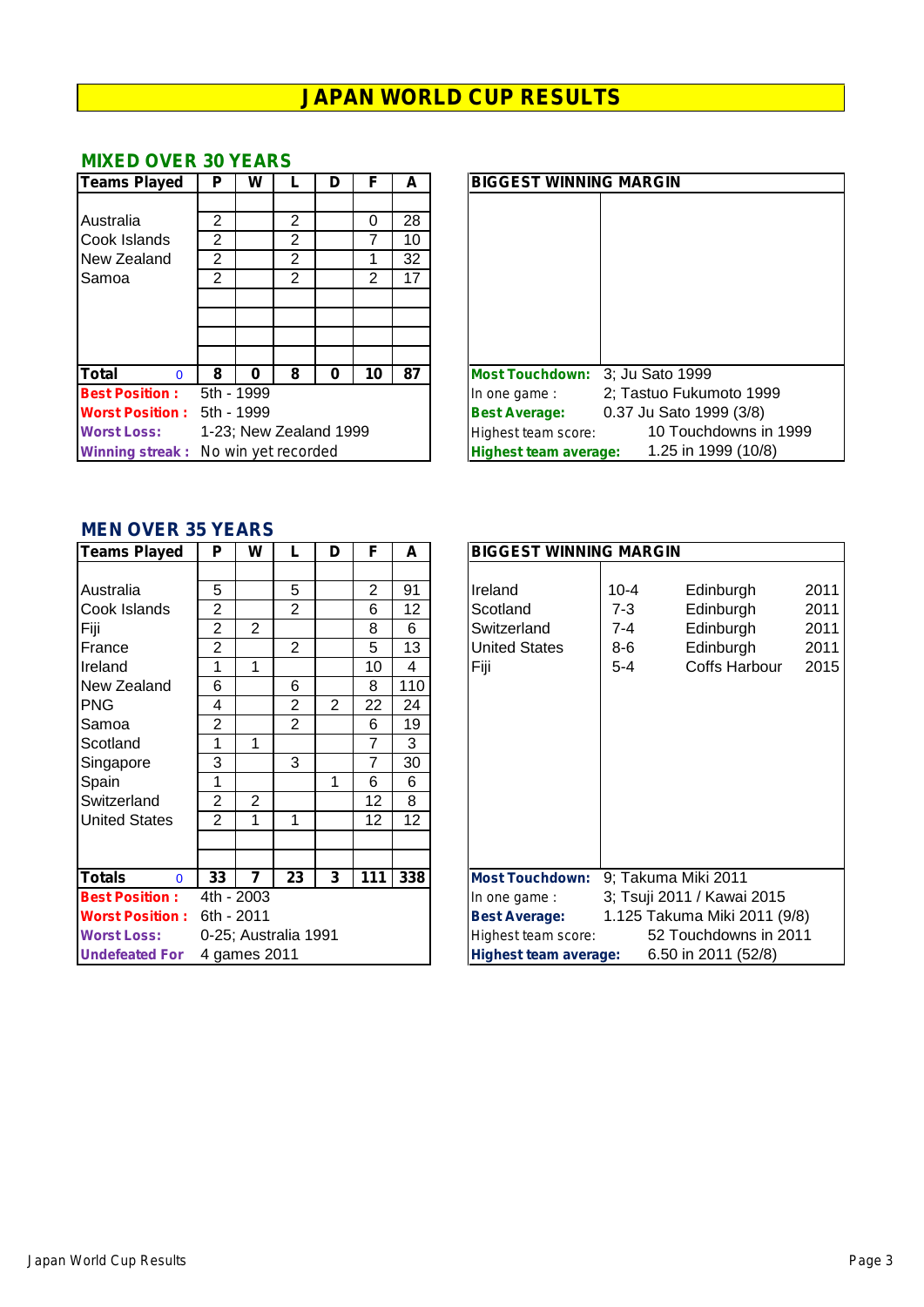#### **MEN OVER 40 YEARS**

| Teams Played              | P | W            |                       | D | F  | A  | <b>BIGGEST WINNING MARGIN</b>                            |  |  |  |  |  |  |  |
|---------------------------|---|--------------|-----------------------|---|----|----|----------------------------------------------------------|--|--|--|--|--|--|--|
|                           |   |              |                       |   |    |    |                                                          |  |  |  |  |  |  |  |
| <b>Australia</b>          |   |              |                       |   | 3  | 10 | Fiji<br>Coffs Harbour<br>-2<br>$5-1$                     |  |  |  |  |  |  |  |
| England                   |   |              |                       |   | 5  | 5  | $\overline{2}$<br>$4 - 0$<br>Coffs Harbour<br>Singapore  |  |  |  |  |  |  |  |
| Fiji                      |   |              |                       |   | 5  | 1  |                                                          |  |  |  |  |  |  |  |
| New Zealand               |   |              |                       |   |    | 9  |                                                          |  |  |  |  |  |  |  |
| <b>Niue</b>               |   |              |                       |   | 2  | 4  |                                                          |  |  |  |  |  |  |  |
| Singapore                 |   |              |                       |   | 4  | 0  |                                                          |  |  |  |  |  |  |  |
| <b>United States</b>      |   |              |                       |   | 3  | 4  |                                                          |  |  |  |  |  |  |  |
| Wales                     |   |              |                       |   |    | 3  |                                                          |  |  |  |  |  |  |  |
|                           |   |              |                       |   |    |    |                                                          |  |  |  |  |  |  |  |
|                           |   |              |                       |   |    |    |                                                          |  |  |  |  |  |  |  |
| <b>Totals</b><br>$\Omega$ | 8 | 2            | 5                     | 1 | 24 | 36 | 3; Maruyama & Saito 2015<br><b>Most Touchdown:</b>       |  |  |  |  |  |  |  |
| <b>Best Position:</b>     |   | 7th - 2015   |                       |   |    |    | 2 by Maruyama & Igarashi 201<br>In one game:             |  |  |  |  |  |  |  |
| <b>Worst Position:</b>    |   | 7th - 2015   |                       |   |    |    | 0.37; Maruyama & Saito 2015 (3/8<br><b>Best Average:</b> |  |  |  |  |  |  |  |
| <b>Worst Loss:</b>        |   |              | 1-9; New Zealand 2015 |   |    |    | 24 Touchdowns in 2015<br>Highest team score:             |  |  |  |  |  |  |  |
| <b>Undefeated For</b>     |   | 2 games 2015 |                       |   |    |    | 3.00 in 2015 (24/8)<br><b>Highest team average:</b>      |  |  |  |  |  |  |  |

| <b>Teams Played</b>       | P                     | W            |   | D | F  | A  | <b>BIGGEST WINNING MARGIN</b>                             |  |  |  |  |  |  |  |
|---------------------------|-----------------------|--------------|---|---|----|----|-----------------------------------------------------------|--|--|--|--|--|--|--|
|                           |                       |              |   |   |    |    |                                                           |  |  |  |  |  |  |  |
| Australia                 |                       |              |   |   | 3  | 10 | Fiji<br>$5 - 1$<br>Coffs Harbour<br>2015                  |  |  |  |  |  |  |  |
| England                   |                       |              |   |   | 5  | 5  | 2015<br>Singapore<br>$4 - 0$<br>Coffs Harbour             |  |  |  |  |  |  |  |
| Fiji                      |                       |              |   |   | 5  |    |                                                           |  |  |  |  |  |  |  |
| New Zealand               |                       |              |   |   |    | 9  |                                                           |  |  |  |  |  |  |  |
| Niue                      |                       |              |   |   | 2  | 4  |                                                           |  |  |  |  |  |  |  |
| Singapore                 |                       |              |   |   | 4  | 0  |                                                           |  |  |  |  |  |  |  |
| <b>United States</b>      |                       |              |   |   | 3  | 4  |                                                           |  |  |  |  |  |  |  |
| Wales                     |                       |              |   |   |    | 3  |                                                           |  |  |  |  |  |  |  |
|                           |                       |              |   |   |    |    |                                                           |  |  |  |  |  |  |  |
|                           |                       |              |   |   |    |    |                                                           |  |  |  |  |  |  |  |
|                           |                       |              |   |   |    |    |                                                           |  |  |  |  |  |  |  |
| <b>Totals</b><br>$\Omega$ | 8                     | 2            | 5 |   | 24 | 36 | 3; Maruyama & Saito 2015<br><b>Most Touchdown:</b>        |  |  |  |  |  |  |  |
| <b>Best Position:</b>     |                       | 7th - 2015   |   |   |    |    | 2 by Maruyama & Igarashi 2015<br>In one game:             |  |  |  |  |  |  |  |
| <b>Worst Position:</b>    |                       | 7th - 2015   |   |   |    |    | 0.37; Maruyama & Saito 2015 (3/8)<br><b>Best Average:</b> |  |  |  |  |  |  |  |
| <b>Worst Loss:</b>        | 1-9; New Zealand 2015 |              |   |   |    |    | 24 Touchdowns in 2015<br>Highest team score:              |  |  |  |  |  |  |  |
| <b>Undefeated For</b>     |                       | 2 games 2015 |   |   |    |    | 3.00 in 2015 (24/8)<br><b>Highest team average:</b>       |  |  |  |  |  |  |  |

#### **MENS OVER 50 YEARS**

| Teams Played              | P | W           |                      | D | F  | A  | <b>BIGGEST WINNING MARGIN</b>                             |
|---------------------------|---|-------------|----------------------|---|----|----|-----------------------------------------------------------|
|                           |   |             |                      |   |    |    |                                                           |
| Australia                 | 2 |             | 2                    |   | 0  | 38 | 2<br><b>Niue</b><br>Coffs Harbour<br>$5 - 1$              |
| Ireland                   | 2 |             | 2                    |   | 3  | 22 |                                                           |
| Italy                     |   |             |                      |   | 2  | 8  |                                                           |
| Niue                      | 2 |             |                      |   | 8  | 4  |                                                           |
|                           |   |             |                      |   |    |    |                                                           |
|                           |   |             |                      |   |    |    |                                                           |
| <b>Totals</b><br>$\Omega$ |   |             | 5                    |   | 13 | 72 | 5; Kazufumi Takai 2015<br><b>Most Touchdown:</b>          |
| <b>Best Position:</b>     |   | 4th - 2015  |                      |   |    |    | 2; Takai & Ayashiro 2015<br>In one game :                 |
| <b>Worst Position:</b>    |   | 4th - 2015  |                      |   |    |    | 0.28; Takai & Ayashiro 2015 (2/7)<br><b>Best Average:</b> |
| <b>Worst Loss:</b>        |   |             | 0-21; Australia 2015 |   |    |    | 13 Touchdowns in 2015<br>Highest team score:              |
| <b>Undefeated For</b>     |   | 1 game 2015 |                      |   |    |    | 1.85 in 2015 (13/7)<br>Highest team average:              |

| Australia              | っ          |             | 2                    | 0  | 38 | 2015<br><b>Niue</b><br>Coffs Harbour<br>$5-1$             |
|------------------------|------------|-------------|----------------------|----|----|-----------------------------------------------------------|
| Ireland                | 2          |             | 2                    | 3  | 22 |                                                           |
| Italy                  |            |             |                      | 2  | 8  |                                                           |
| <b>Niue</b>            | 2          |             |                      | 8  | 4  |                                                           |
|                        |            |             |                      |    |    |                                                           |
|                        |            |             |                      |    |    |                                                           |
| <b>Totals</b>          |            |             |                      | 13 | 72 | Most Touchdown: 5; Kazufumi Takai 2015                    |
| <b>Best Position:</b>  |            | 4th - 2015  |                      |    |    | 2; Takai & Ayashiro 2015<br>In one game:                  |
| <b>Worst Position:</b> | 4th - 2015 |             |                      |    |    | 0.28; Takai & Ayashiro 2015 (2/7)<br><b>Best Average:</b> |
| <b>Worst Loss:</b>     |            |             | 0-21; Australia 2015 |    |    | 13 Touchdowns in 2015<br>Highest team score:              |
| <b>Undefeated For</b>  |            | 1 game 2015 |                      |    |    | <b>Highest team average:</b><br>1.85 in 2015 (13/7)       |

#### **MIXED UNDER 20**

| <b>Teams Played</b>        | Р          | W |   | D | F  | A              | <b>BIGGEST WINNING MARGIN</b> |                       |  |  |  |  |  |
|----------------------------|------------|---|---|---|----|----------------|-------------------------------|-----------------------|--|--|--|--|--|
|                            |            |   |   |   |    |                |                               |                       |  |  |  |  |  |
| Australia                  |            |   |   |   | 3  |                | <b>Niue</b>                   | Manukau C<br>$7 - 4$  |  |  |  |  |  |
| Cook Islands               |            |   |   |   | 2  | $\overline{2}$ |                               |                       |  |  |  |  |  |
| Maori                      | 2          |   | 2 |   | 2  | 13             |                               |                       |  |  |  |  |  |
| New Zealand                | 2          |   | 2 |   | 6  | 24             |                               |                       |  |  |  |  |  |
| Niue                       |            |   |   |   |    | 4              |                               |                       |  |  |  |  |  |
|                            |            |   |   |   |    |                |                               |                       |  |  |  |  |  |
|                            |            |   |   |   |    |                |                               |                       |  |  |  |  |  |
|                            |            |   |   |   |    |                | <b>Worst Loss:</b>            | 3-13; New Zealand 200 |  |  |  |  |  |
| <b>Total</b>               |            |   | 5 |   | 20 | 50             | Winning streak:               | 1 game, 2001          |  |  |  |  |  |
| <b>Best Position:</b>      | 4th - 2001 |   |   |   |    |                | <b>Event high scorer</b>      | 7; Tomotake Terasawa  |  |  |  |  |  |
| Worst Position: 4th - 2001 |            |   |   |   |    |                | In one game:                  | 4; Tomotake Terasawa  |  |  |  |  |  |

| <b>Teams Played</b>        | Р | w          |   | D |    | A  |                          | <b>BIGGEST WINNING MARGIN</b> |  |  |  |  |  |  |  |
|----------------------------|---|------------|---|---|----|----|--------------------------|-------------------------------|--|--|--|--|--|--|--|
| Australia                  |   |            |   |   | 3  | 7  | <b>Niue</b>              | 2001<br>7-4<br>Manukau City   |  |  |  |  |  |  |  |
| Cook Islands               |   |            |   |   | 2  | 2  |                          |                               |  |  |  |  |  |  |  |
| Maori                      | 2 |            | 2 |   | 2  | 13 |                          |                               |  |  |  |  |  |  |  |
| New Zealand                | 2 |            | 2 |   | 6  | 24 |                          |                               |  |  |  |  |  |  |  |
| Niue                       |   |            |   |   |    | 4  |                          |                               |  |  |  |  |  |  |  |
|                            |   |            |   |   |    |    |                          |                               |  |  |  |  |  |  |  |
|                            |   |            |   |   |    |    |                          |                               |  |  |  |  |  |  |  |
|                            |   |            |   |   |    |    | <b>Worst Loss:</b>       | 3-13; New Zealand 2001        |  |  |  |  |  |  |  |
| Total                      |   |            |   |   | 20 | 50 | Winning streak:          | 1 game, 2001                  |  |  |  |  |  |  |  |
| <b>Best Position:</b>      |   | 4th - 2001 |   |   |    |    | <b>Event high scorer</b> | 7; Tomotake Terasawa 2001     |  |  |  |  |  |  |  |
| Worst Position: 4th - 2001 |   |            |   |   |    |    | In one game:             | 4; Tomotake Terasawa 2001     |  |  |  |  |  |  |  |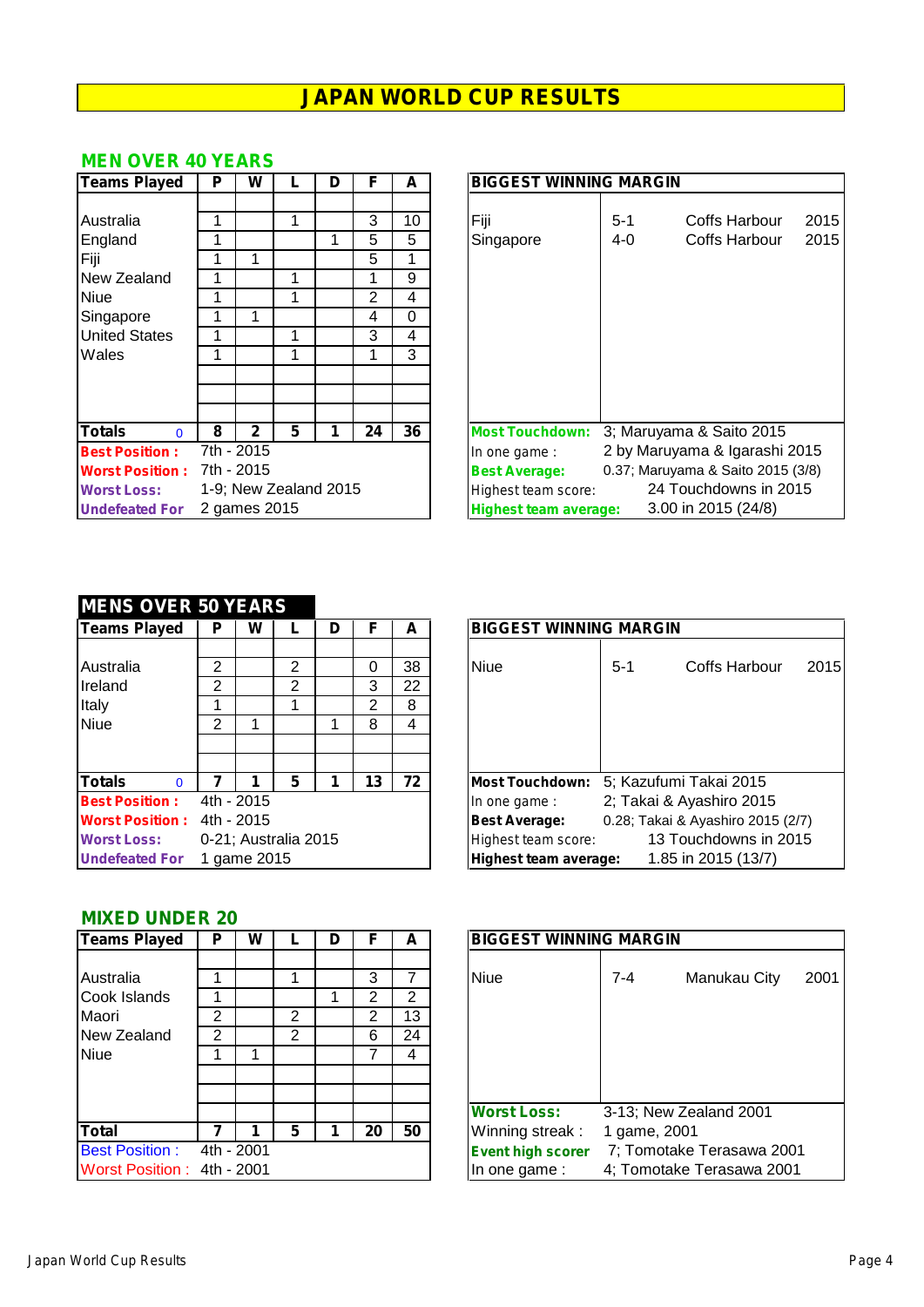### **Overall Performance**

| <b>Divisions</b> | Р   | W  |     | D  | F   | A    | Ave. |
|------------------|-----|----|-----|----|-----|------|------|
|                  |     |    |     |    |     |      |      |
| <b>Mens</b>      | 62  | 20 | 42  | 0  | 226 | 586  | 0.39 |
| Women            | 36  | 12 | 23  | 1  | 120 | 318  | 0.4  |
| <b>Mixed</b>     | 33  | 11 | 21  |    | 133 | 235  | 0.57 |
| <b>Men 30</b>    | 45  | 11 | 32  | 2  | 139 | 377  | 0.37 |
| <b>Mixed 30</b>  | 8   | 0  | 8   | 0  | 10  | 87   | 0.11 |
| Mens 35          | 33  | 7  | 23  | 3  | 111 | 338  | 0.33 |
| Mens 40          | 8   | 2  | 5   |    | 24  | 36   | 0.67 |
| <b>Men 50</b>    | 7   | 1  | 5   |    | 13  | 72   | 0.18 |
| <b>Mixed 20</b>  | 7   | 1  | 5   |    | 20  | 50   | 0.40 |
|                  |     |    |     |    |     |      |      |
|                  | 239 | 65 | 164 | 10 | 796 | 2099 |      |

### **For & Against History**

|             | <b>Excluding finals</b> |    |           |      | <b>Best Attack</b> | <b>Including finals</b> |      |           |      |      |  |
|-------------|-------------------------|----|-----------|------|--------------------|-------------------------|------|-----------|------|------|--|
| <b>Most</b> | Year                    |    | Best Ave. | Year | <b>Divisions</b>   | Most                    | Year | Best Ave. | Year |      |  |
|             |                         |    |           |      |                    |                         |      |           |      |      |  |
| 74          | 2011                    | 74 | 7.40      | 2011 | <b>Mens</b>        | 80                      | 2011 | 80        | 6.67 | 2011 |  |
| 42          | 2011                    | 42 | 5.25      | 2011 | Women              | 59                      | 2011 | 59        | 5.90 | 2011 |  |
| 45          | 2015                    | 34 | 4.86      | 1999 | <b>Mixed</b>       | 50                      | 2015 | 34        | 0.05 | 1999 |  |
| 59          | 2011                    | 59 | 6.56      | 2011 | <b>Men 30</b>      | 66                      | 2011 | 66        | 6.60 | 2011 |  |
| 10          | 1999                    | 10 | 1.25      | 1999 | Mixed 30           | 10                      | 1999 | 10        | 1.25 | 1999 |  |
| 44          | 2011                    | 44 | 6.29      | 2011 | Mens <sub>35</sub> | 52                      | 2011 | 52        | 6.50 | 2011 |  |
| 24          | 2015                    | 24 | 3.00      | 2015 | Mens <sub>40</sub> | 24                      | 2015 | 24        | 3.00 | 2015 |  |
| 5           | 2015                    | 5  | 1.25      | 2015 | <b>Men 50</b>      | 7                       | 2015 | 7         | 1.86 | 2015 |  |
| 15          | 2001                    | 15 | 3.00      | 2001 | <b>Mixed 20</b>    | 20                      | 2001 | 20        | 2.86 | 2001 |  |
|             |                         |    |           |      |                    |                         |      |           |      |      |  |

|       | <b>Excluding finals</b> |    |           |      | <b>Best Defence</b> | <b>Including finals</b> |      |           |      |      |  |
|-------|-------------------------|----|-----------|------|---------------------|-------------------------|------|-----------|------|------|--|
| Lessi | Year                    |    | Best Ave. | Year | <b>Divisions</b>    | Less                    | Year | Best Ave. | Year |      |  |
|       |                         |    |           |      |                     |                         |      |           |      |      |  |
| 31    | 2003                    | 32 | 6.40      | 2003 | <b>Mens</b>         | 42                      | 1999 | 42        | 7.00 | 1999 |  |
| 33    | 2011                    | 33 | 4.13      | 2011 | Women               | 38                      | 2011 | 38        | 3.80 | 2011 |  |
| 46    | 1999                    | 46 | 6.57      | 1999 | <b>Mixed</b>        | 46                      | 1999 | 46        | 6.57 | 1999 |  |
| 41    | 2015                    | 51 | 5.67      | 2011 | <b>Men 30</b>       | 47                      | 2015 | 59        | 5.90 | 2011 |  |
| 87    | 1999                    | 87 | 10.9      | 1999 | <b>Mixed 30</b>     | 87                      | 1999 | 87        | 10.9 | 1999 |  |
| 33    | 2011                    | 33 | 4.71      | 2011 | Mens <sub>35</sub>  | 39                      | 2011 | 39        | 4.88 | 2011 |  |
| 36    | 2015                    | 36 | 4.50      | 2015 | Mens <sub>40</sub>  | 36                      | 2015 | 36        | 4.50 | 2015 |  |
| 38    | 2015                    | 38 | 9.50      | 2015 | <b>Men 50</b>       | 72                      | 2015 | 72        | 10.3 | 2015 |  |
| 31    | 2001                    | 31 | 6.20      | 2001 | <b>Mixed 20</b>     | 50                      | 2001 | 50        | 7.14 | 2001 |  |
|       |                         |    |           |      |                     |                         |      |           |      |      |  |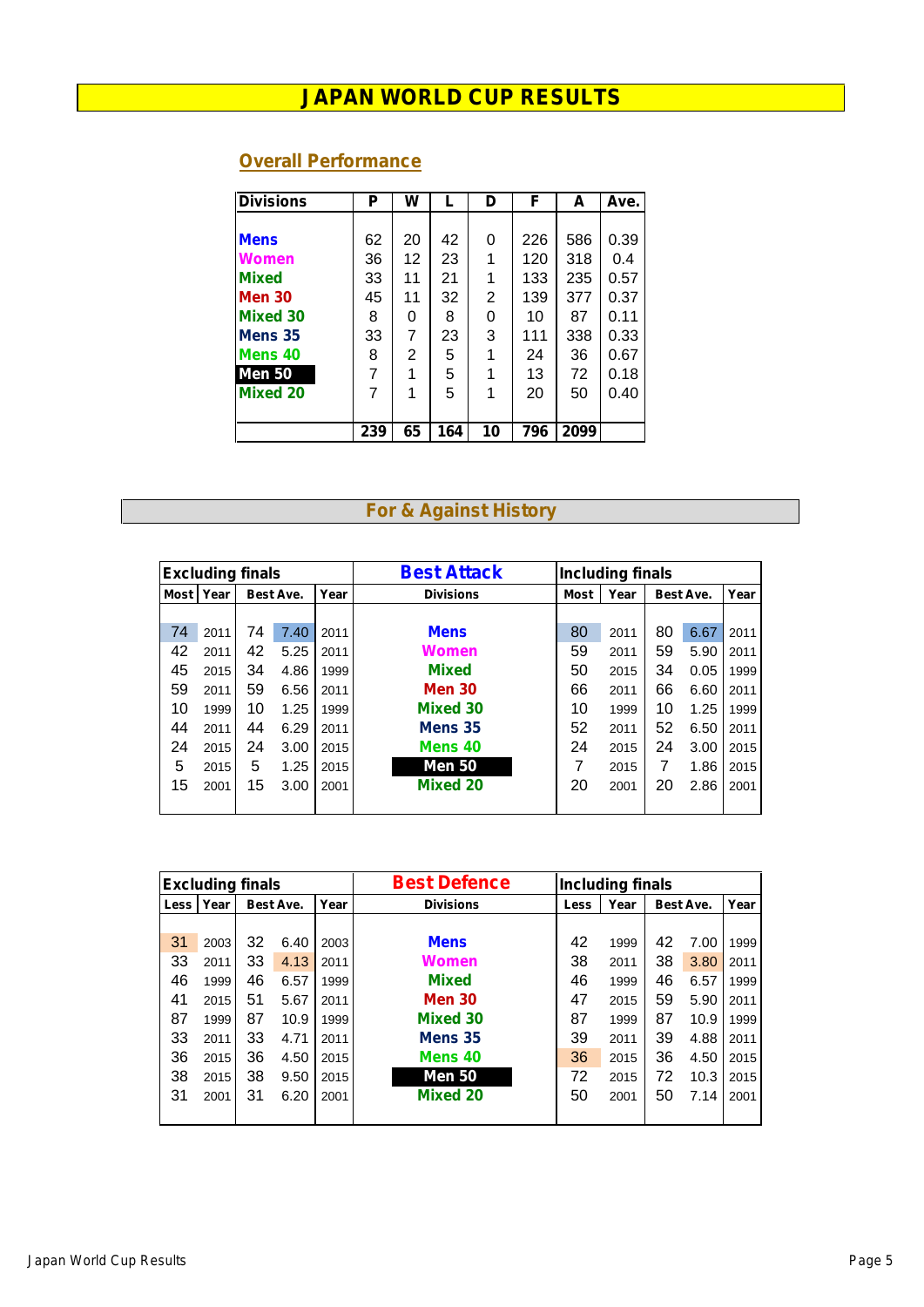| <b>Excluding finals</b> |      |      | <b>Best For &amp; Against</b> | <b>Including finals</b> |      |      |  |  |
|-------------------------|------|------|-------------------------------|-------------------------|------|------|--|--|
| <b>Best Average</b>     |      | Year | <b>Divisions</b>              | <b>Best Average</b>     |      | Year |  |  |
|                         |      |      |                               |                         |      |      |  |  |
| 74-70                   | 1.06 | 2011 | <b>Mens</b>                   | 53-55                   | 0.96 | 2015 |  |  |
| 42-33                   | 1.27 | 2011 | Women                         | 59-38                   | 1.55 | 2011 |  |  |
| 34-46                   | 0.74 | 1999 | <b>Mixed</b>                  | 34-46                   | 0.74 | 1999 |  |  |
| 59-51                   | 1.16 | 2011 | <b>Men 30</b>                 | 66-59                   | 1.12 | 2011 |  |  |
| 10-87                   | 0.11 | 1999 | <b>Mixed 30</b>               | 10-87                   | 0.11 | 1999 |  |  |
| 44-33                   | 1.33 | 2011 | Mens 35                       | 52-39                   | 1.33 | 2011 |  |  |
| 24-36                   | 0.67 | 2015 | Mens 40                       | 24-36                   | 0.67 | 2015 |  |  |
| $5 - 38$                | 0.13 | 2015 | <b>Men 50</b>                 | 13-72                   | 0.18 | 2015 |  |  |
| 15-31                   | 0.48 | 2001 | <b>Mixed 20</b>               | 20-50                   | 0.40 | 2001 |  |  |
|                         |      |      |                               |                         |      |      |  |  |